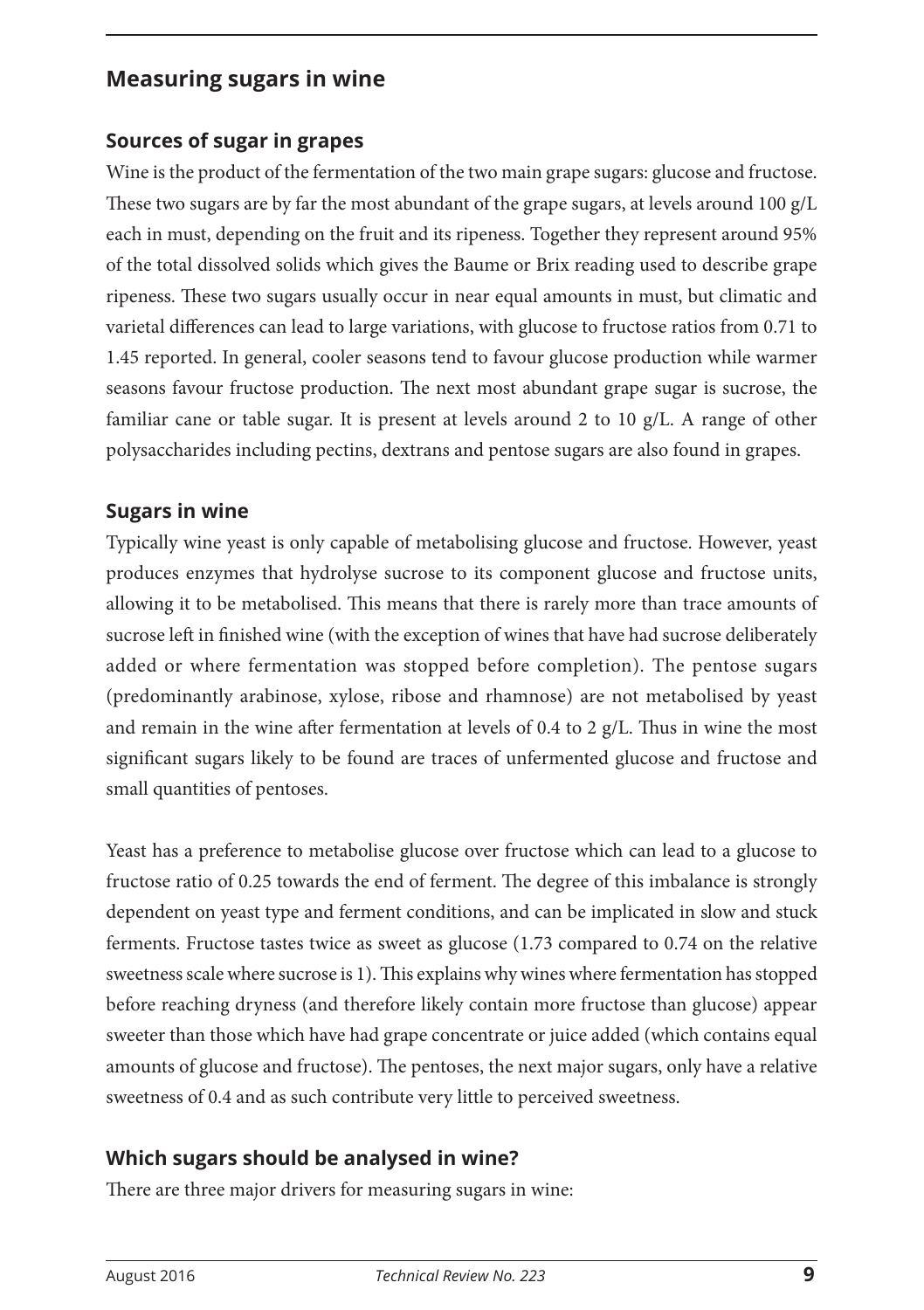- 1) to determine that the fermentable sugars have been exhausted and that further fermentation is unlikely
- 2) to determine the sugar available to influence the sweetness of the wine
- 3) for the purposes of labelling wines as 'dry', 'semi-dry' or 'sweet' under certain regulatory environments.

It makes sense to tailor the sugar analysis methods used in wine production to meet these three aims.

For 1) it is the fermentable sugars (glucose and fructose) that are relevant for analysis, as these are the sugars that yeast can metabolise.

For both 2) and 3) the key outcome is to understand the perceived sweetness of the final wine. In this case, it is again the glucose and fructose that need to be measured because they are the sugars that make the most significant contributions to wine sweetness. These can be present in above trace levels in cases where the ferment has been stopped early or if a wine has been sweetened by the addition of grape juice or concentrate. If sucrose has been added to wine (this is not permitted in Australia for still wines), the natural acid hydrolysis of wine conditions sees it slowly converted to its glucose and fructose subunits. As such, the practical methods for its measurement require its conversion to glucose and fructose before analysis. The other sugars in wine, such as the pentoses, contribute relatively little to the final perceived sweetness of the product because of their much lower intrinsic sweetness. Their inclusion in any analysis is likely to give a false indication of the wine's sweetness.

So, no matter which of the main three drivers for measuring sugars is applicable, it is the glucose and fructose concentration that is relevant. This was reflected in the OIV resolution ECO 3 /2003 which included a footnote: *"sugar content is determined by the 'glucose + fructose' method of analysis described in the International Compendium of Methods of Analysis."*

# **Methods for sugar analysis**

Modern analytical methods concentrate on the direct analysis of glucose and fructose using a range of techniques including enzymatic analysis and high performance liquid chromatography (HPLC). These techniques produce results that are highly accurate and precise with little interference from other wine components. The methods and technology needed for accurate glucose and fructose analysis are widely available and accessible at low cost for even small laboratories.